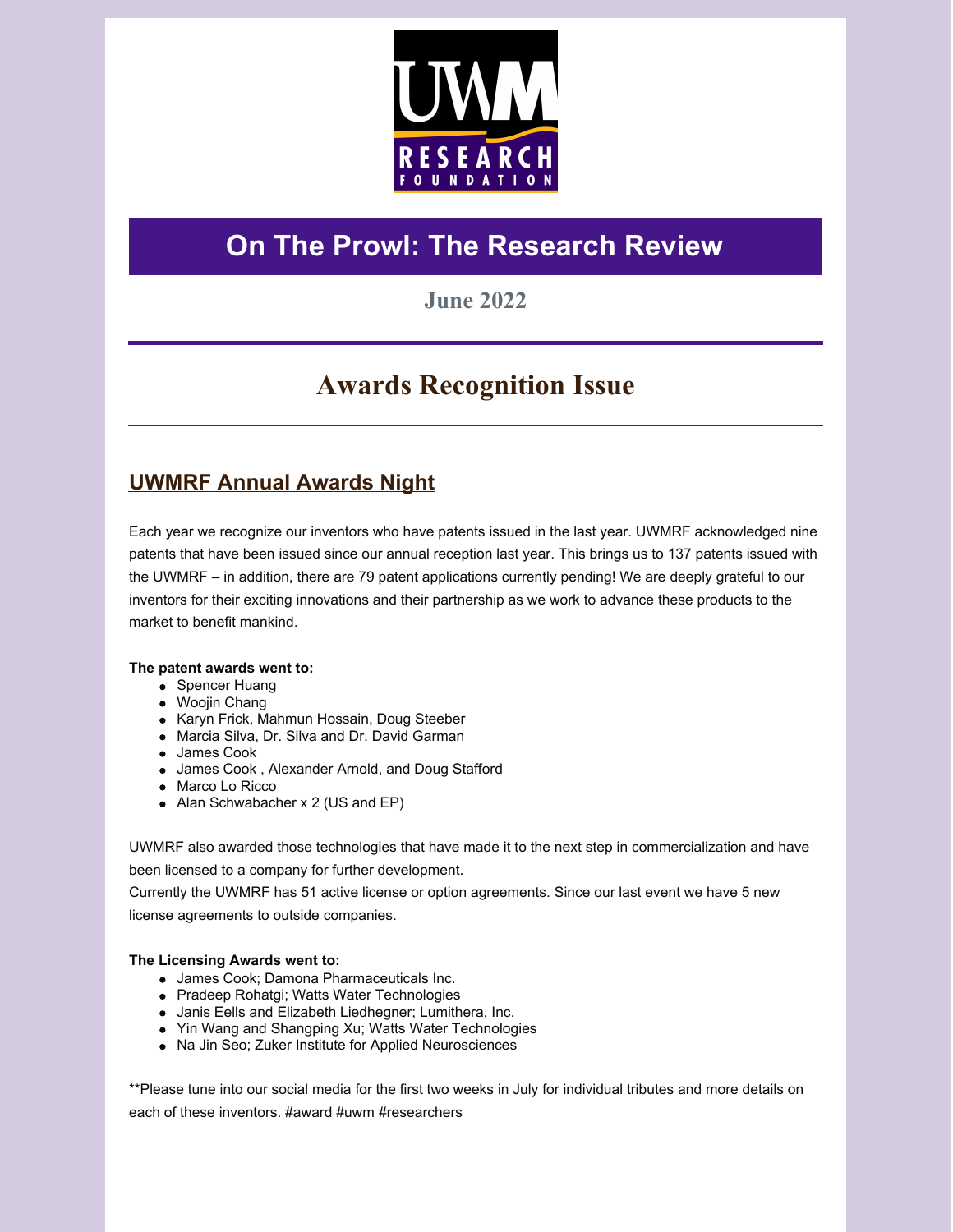





Chancellor Mark Mone giving a welcome speech to UWM innovators and their families.



Crystal awards for technologies with new licenses.

# **In case you missed it.**

Networking at Engage Reboot







### **Engage Reboot Event hosted at LEC.**

UW-Milwaukee Research Foundation hosted an event in May at the Lubar Entrepreneurship Center to re-launch a new program named UWM **ENGAGE**, which was launched in 2020. The ENGAGE program was created to further support UWM innovators who can be at any stage of exploration of an innovation. We want to provide guidance not only directly from the Research Foundation, but also with the many outside qualified and diverse volunteer mentors that have committed to this program.

The ENGAGE reboot event had a great turnout. Innovators were able to network and make new connections with mentors as well as reignite connections that might have been strained in the pandemic years. Each innovator gave an elevator pitch to explain their idea to the group and allow mentors to learn firsthand what stage each person was at and offer advice.

The UWMRF is looking for more UWM innovators (current or alums) and is interested to find more diverse mentors to support innovators with the best and most applicable mentor match possible. The ENGAGE Mentors are a group of experienced business leaders and entrepreneurs who volunteer their time and provide useful feedback, advice, suggestions, and action items to keep moving forward.

## **Wisconsin Entrepreneurship Conference**



The Wisconsin Technology Council (WTC) hosted the annual Entrepreneurship Conference, in early June in Milwaukee at the Italian Community Center. The event featured some great speakers, such as welcoming remarks by guest **Cavalier Johnson**, Mayor of Milwaukee. Also, speaker Greg Piefer, founder and CEO of